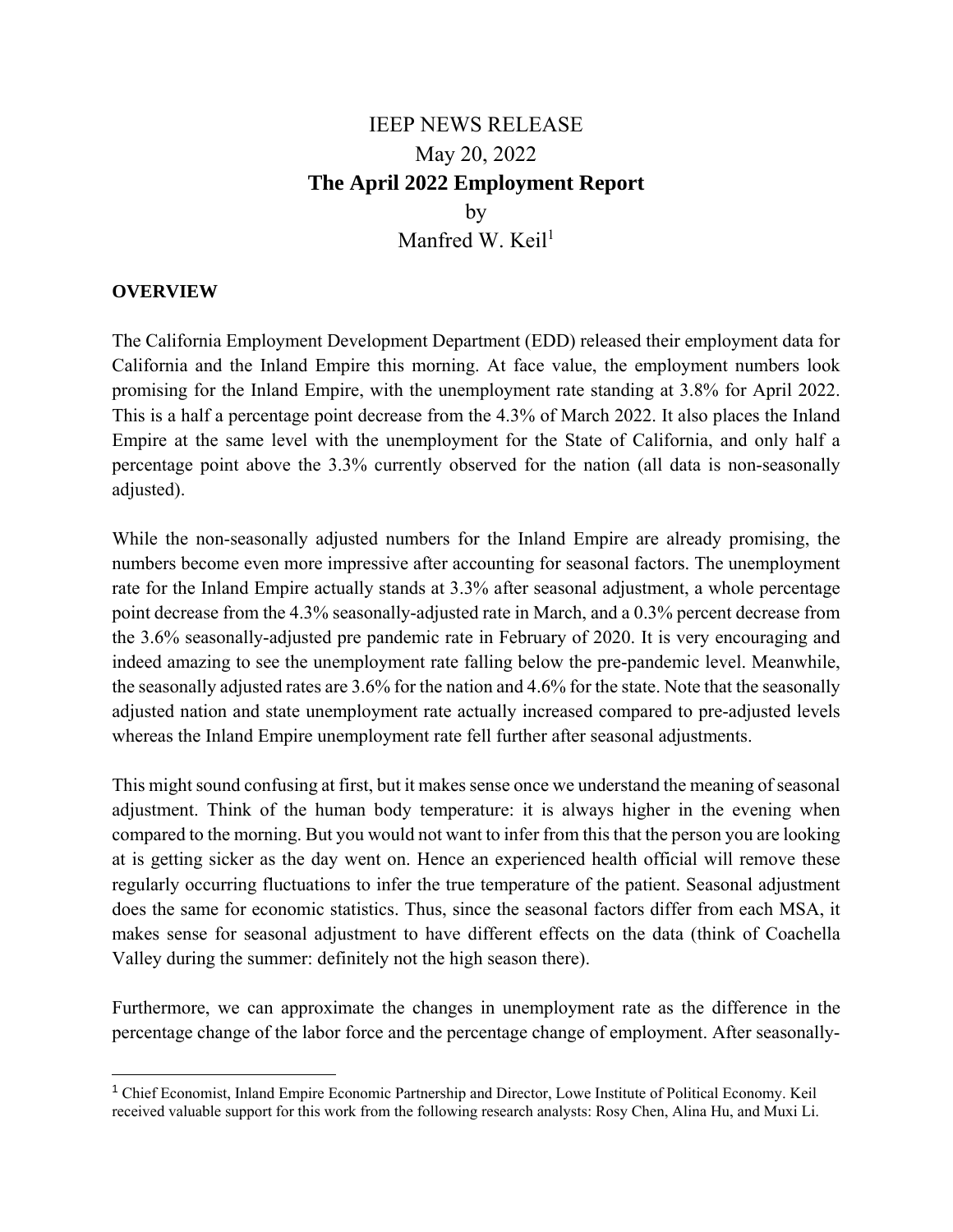adjusting all numbers, employment outgrew the labor force for the Inland Empire. We can therefore confirm that the decrease in the unemployment rate is not the result of discouraged workers (people leaving the labor force) but of increased employment.

In summary, we consider this report extremely positive.

## **INLAND EMPIRE**

Looking at non-seasonally adjusted data first, we note a decrease in employment (-1,900) in the transportation and whole sale trade sector, which was unexpected since the Inland Empire has always been the hub for logistics that hold either online orders in transit or imports from the ports of Long Beach and Los Angeles. Therefore logistics has been one of the strongest performing sectors for the Inland Empire in economic expansion times. Despite this drop, and compared to April 2021, the logistics sector has led the year-over increase, with an impressive number of job gains (+34,000). Part of this can be explained as the result of the significant increase in online shopping during the COVID pandemic and its aftermath. The following drop in April could be partially due to supply chain shortages related to China and the Russia-Ukraine war, both of which negatively impact U.S. imports. More importantly, the drop in April could be attributed to seasonal patterns. Historically, employment in logistics peaks during fall and winter, and falls during spring and summer. After seasonally adjusting the unemployment data to account for these patterns, we actually note a 3,500 *increase* in employment, which shows that the logistics sector remains robust in the Inland Empire.

The Leisure and Hospitality sector also increased employment compared to the previous month as well as compared to a year ago, continuing the trends of recovery. Since this industry was hit particularly hard during the Covid-19 recession, the significant increase in employment shows a continued trend of recovery. We also see promising growth in the Professional and Business Services sector, historically one of the weak points of the Inland Empire. This is a promising trend of higher-paying, more value-adding jobs being created in the Inland Empire.

Here are the highlights from this month's report:

- The largest monthly gain was seen in *Leisure & Hospitality* with 4,053 (seasonallyadjusted) jobs added. This sector shows good continued signs of recovery.
- Other industries that saw monthly gains both before and after seasonal adjustment (numbers shown are seasonally adjusted) include *Professional & Business Services*  (+2,410), *Educational and Health Services* (+3,608), *Government* (+1,431), *Manufacturing* (+593), and *Construction* (+368)*.*
- According to non-seasonally adjusted numbers, *Logistics* performed worst this month, being the only sector with a job loss this month (-1,900). However, after the seasonal